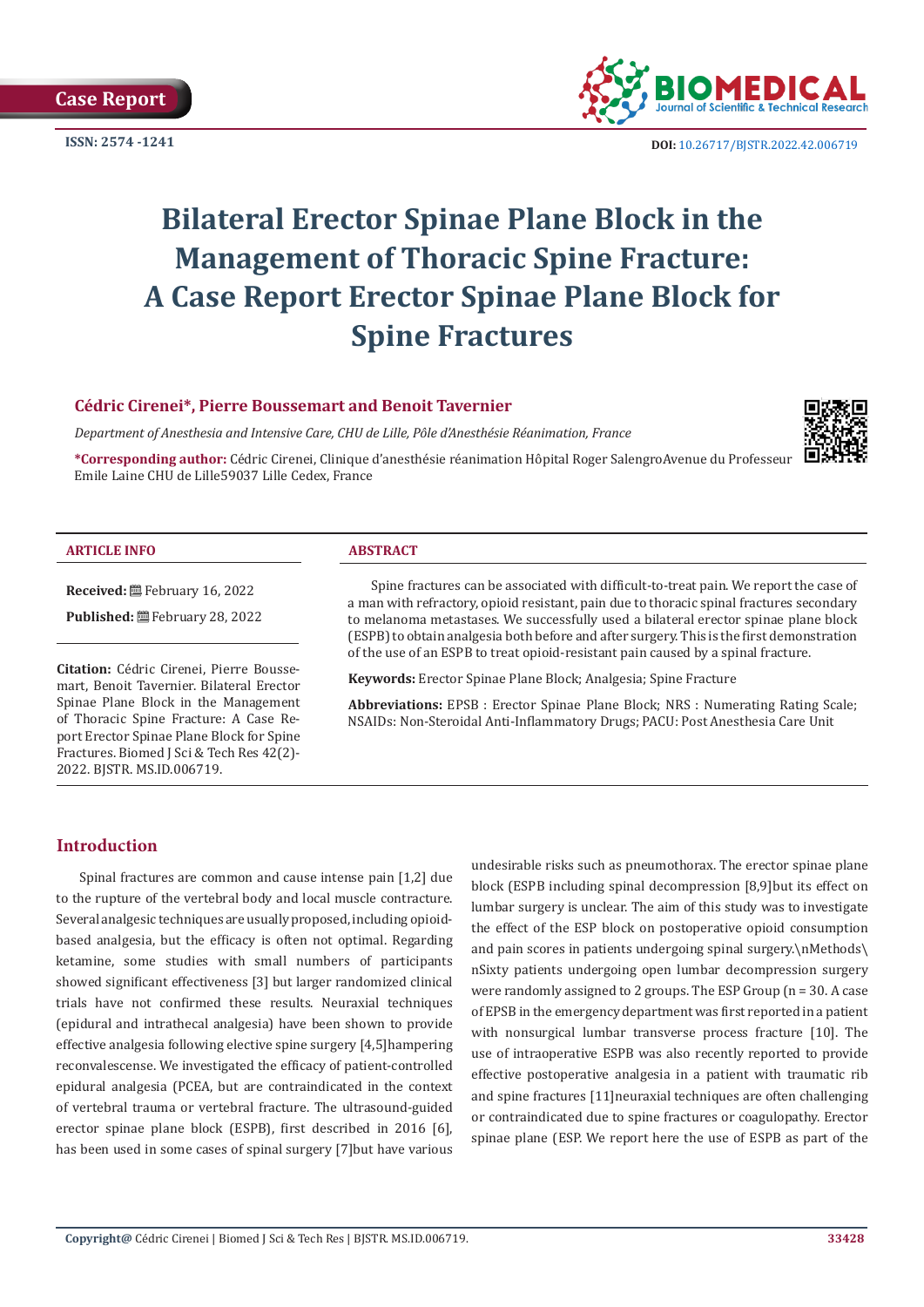analgesic perioperative treatment of multiple spinal fractures associated with refractory opioid-resistant pain. The patient provided written consent for the report of his case.

### **Case Description**

A 50-year-old man presented with pathological spinal fractures secondary to bone metastases from a melanoma. Fractures were located at T11 and T12 vertebral bodies. Patient had severe pain (numerical rating scale [NRS] 7-9/10 at rest, 9-10/10 at mobilization) despite multimodal analgesia including paracetamol, a non-steroidal anti-inflammatory drug (NSAID) (intravenous ketoprofene, 100 mg every eight hours), a continuous clonidine infusion (600 µg per 24 hours), a continuous infusion of ketamine  $(0.1 \text{ mg} \cdot \text{kg}^{-1})$  per hour), and morphine  $(10 \text{ mg} \text{ IV})$  per 4 hours). Pain was refractory and the patient showed signs of morphine intolerance: nausea and vomiting, and bradypnea without pain relief. He also presented anxiety and depression secondary to pain with dark thoughts and no self-projection into future. Thirty six hours after the fractures, he was proposed an ESPB to relieve pain.

The ultrasound guided ESPB was performed in the post anesthesia care unit (PACU) under surgical aseptic conditions.

The patient was placed in the left lateral decubitus position in his bed, and was monitored with pulse oximetry, non-invasive arterial pressure and electrocardiogram during and up to 30 minutes after the block. The ultra-sound-guided ESPB was performed by the first author (Figure 1), using a high frequency ultrasound probe (12-18 Hz) and ultrasound system HS 40® (Samsung Health Care, Korea). The skin was sterilized with an alcoholic povidone-iodine solution and the ultrasound probe was placed in a sterile bag. The probe was placed transversely at the T10 level to center the spinous process. Then, the probe was moved laterally in order to center the transverse process at the T10 level and was moved sagittally to obtain a parasagittal view. The same procedure was performed on each side. An 80 mm 22 gauge needle (UniPlex NanoLine®, Pajunk, Germany) was inserted in-plane in a cranio-caudal direction to guide the needle tip between the posterior fascia of the erector spinae and the tip of the transverses process of T11 and T12.



**Figure 1:** Sonographic anatomy for Erector Spinae Plane block (ESPB), Trapezius muscle (Tm), Erector Spinae muscle (Es), T9 and T10: Transverse process of the 9<sup>th</sup> and 10<sup>th</sup> thoracic vertebrae respectively. Ultrasound guided ESPB showing location of needle and local anesthetic (LA) deposited below the Es and spread of LA from the cephalad to the caudad direction.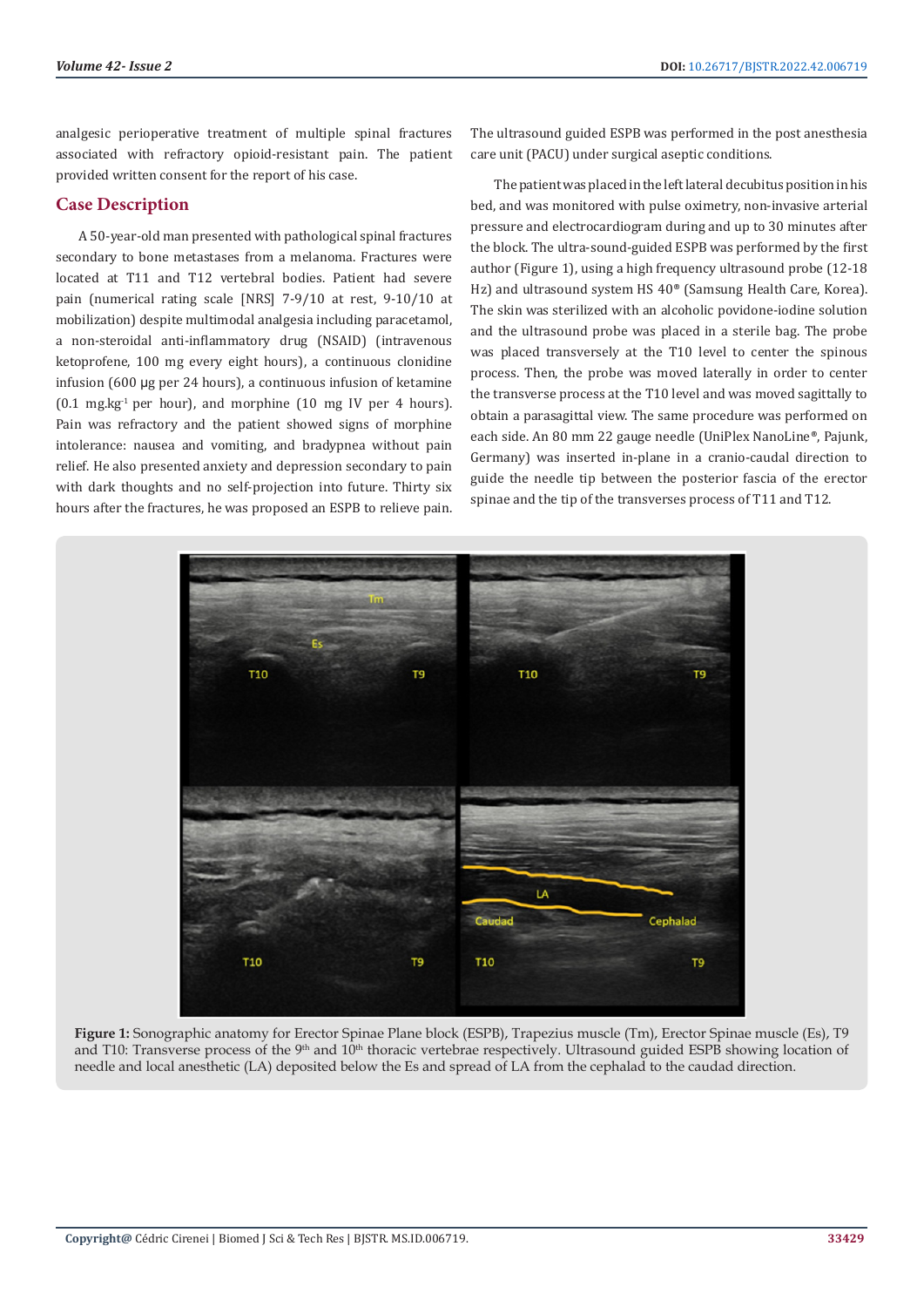Correct needle position was first confirmed by hydrodissection with 0.5 mL of 3.75 mg.mL<sup>-1</sup> ropivacaine followed by the injection of 20 mL of the same solution to avoid exceeding the maximum recommended dose of 3 mg.kg<sup>-1</sup> in total. Patient reported first pain relief 15 minutes after the injection. At 30 minutes post-injection he had mild pain at rest (NRS 3/10) and moderate pain at mobilization (NRS 5/10). He also showed positive mood change, looking more positively to the future and improving his morale. Patient was very well relieved for 16 hours following injection. Later, pain at rest became moderate (NRS 5/10) and remained similar to mobilization. Twenty-four hours after performing the ESPB, a spinal arthrodesis was performed to fix the spinal fracture. Another ESPB block was performed to insure intra and postoperative analgesia. The patient was pain-free (NRS 0/10) in the PACU. Pain was absent for 12 hours at rest (NRS 0/10) and of low intensity at mobilization (NRS 2-3/10). Thereafter, pain was mild at rest and moderate at mobilization.

#### **Discussion**

Bone tissue is a common target for metastatic cancers, with approximately 70% of patients with any metastatic cancer showing bones metastases [12]hypercalcemia, pathologic fracture, and spinal cord or nerve root compression. From randomized trials in advanced cancer, it can be seen that one of these major skeletal events occurs on average every 3 to 6 months. Additionally, metastatic disease may remain confined to the skeleton with the decline in quality of life and eventual death almost entirely due to skeletal complications and their treatment. The prognosis of metastatic bone disease is dependent on the primary site, with breast and prostate cancers associated with a survival measured in years compared with lung cancer, where the average survival is only a matter of months. Additionally, the presence of extraosseous disease and the extent and tempo of the bone disease are powerful predictors of outcome. The latter is best estimated by measurement of bone-specific markers, and recent studies have shown a strong correlation between the rate of bone resorption and clinical outcome, both in terms of skeletal morbidity and progression of the underlying disease or death. Our improved understanding of prognostic and predictive factors may enable delivery of a more personalized treatment for the individual patient and a more cost-effective use of health care resources.","container-title":"Clinical Cancer Research","DOI":"10.1158/1078-0432. CCR-06-0931","ISSN":"1078-0432, 1557-3265","issue":"20"," journalAbbreviation":"Clin Cancer Res","language":"en","note":" publisher: American Association for Cancer Research\nsection: Advances in Treating Metastatic Bone Cancer\nPMID: 17062708","page":"6243s-6249s","source":"clincancerres.aacrjournals.org","title":"Clinical Features of Metastatic Bone Disease and Risk of Skeletal Morbidity","volume":"12","author":[{"family":"- Coleman","given":"Robert E."}],"issued":{"date-parts":[["2006",10

,15]]}}}],"schema":"https://github.com/citation-style-language/ schema/raw/master/csl-citation.json"} . These bone metastases are very painful and alter quality of life. Some treatments are available to treat pain caused by bone metastases prior to their specific management (radiotherapy, surgery, minimally invasive surgery, kyphoplasty). Paracetamol, NSAIDs and opioids are typically used as first-line treatments, but with inconsistent efficiency. Ketamine does not seem to show significant effects on the management of these pains and has embarrassing side effects [3,13]including nociceptive, inflammatory, and neuropathic sources. Although opioids have long been a mainstay for perioperative analgesia, other non-opioid therapies have been increasingly used as part of a multimodal analgesic regimen to provide improved pain control while minimizing opioid-related side effects. Here we review the evidence supporting the use of novel analgesic approaches as an alternative to intravenous opioids for major spine surgery.","collection-title":"Perioperative Management for Major Spine Surgery","container-title":"Best Practice & Research Clinical Anaesthesiology","DOI":"10.1016/j.bpa.2015.11.002","ISSN":"1521-6896", "issue":"1","journalAbbreviation":"Best Practice & Research Clinical Anaesthesiology","language":"en","page":"79-89","source":"Science-Direct","title":"Non-opioid analgesics: Novel approaches to perioperative analgesia for major spine surgery","title-short":"Non-opioid analgesics","volume":"30","author":[{"family":"Dunn","given":"Lauren K."},{"family":"Durieux","given":"Marcel E."},{"family":"Nemergut","given":"Edward C."}],"issued":{"date-parts":[["2016",3,1]]} }},{"id":1526,"uris":["http://zotero.org/users/2661041/items/ K3Q6Q6HK"],"uri":["http://zotero.org/users/2661041/ items/K3Q6Q6HK"],"itemData":{"id":1526,"type":"article-journal","abstract":"Background\nDelirium is a common and serious postoperative complication. Subanaesthetic ketamine is often administered intraoperatively for postoperative analgesia, and some evidence suggests that ketamine prevents delirium. The primary purpose of this trial was to assess the effectiveness of ketamine for prevention of postoperative delirium in older adults.\nMethods\ nThe Prevention of Delirium and Complications Associated with Surgical Treatments [PODCAST] study is a multicentre, international randomised trial that enrolled adults older than 60 years undergoing major cardiac and non-cardiac surgery under general anaesthesia. Using a computer-generated randomisation sequence we randomly assigned patients to one of three groups in blocks of 15 to receive placebo (normal saline. The gold standard management for analgesia is patient-controlled epidural analgesia (EA). In the case of spinal fracture, there is a contraindication to epidural analgesia. Moreover, EA has some risks and side effects, like epidural hematoma and low arterial blood pressure [4,14]. The paravertebral block is not described for spinal analgesia and has some risks, especially pneumothorax and low blood pressure.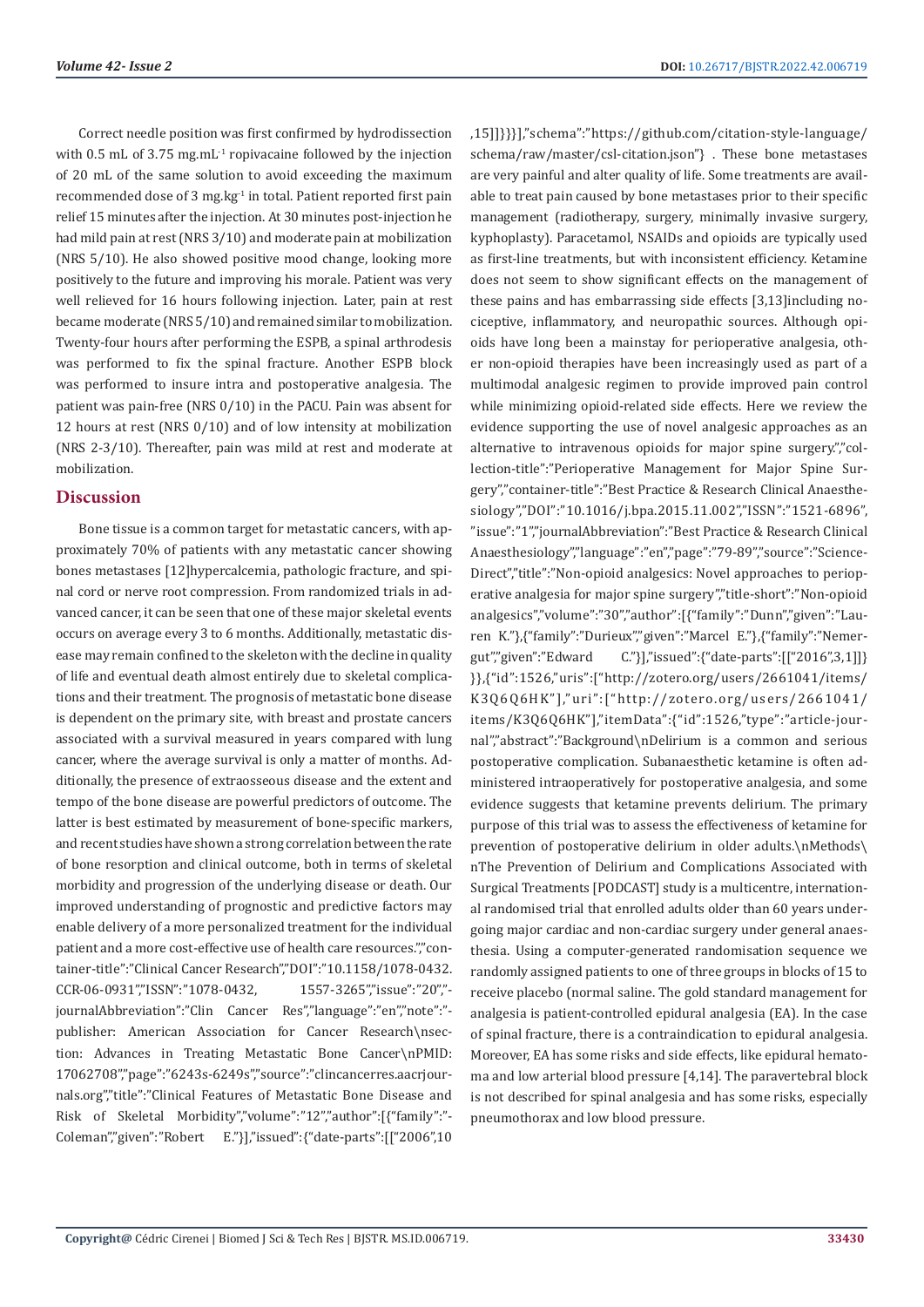Erector muscles of the spine consist of a group of three muscles (iliocostalis, longissimus and spinalis) located on the deep side of the back. Separated at the cranial part of the back, they join to form a common mass at the level of the sacrum. They allow the extension of spine in a symmetrical contraction. At the upper thoracic level, they are covered by the rhomboid muscle (T1-T5) and more superficially by the trapezius muscle (up to T12).

ESPB has been shown to be effective following spinal surgery [8,9]but its effect on lumbar surgery is unclear. The aim of this study was to investigate the effect of the ESP block on postoperative opioid consumption and pain scores in patients undergoing spinal surgery.\nMethods\nSixty patients undergoing open lumbar decompression surgery were randomly assigned to 2 groups. The ESP Group ( $n = 30$ , and very recently in cases of spinal trauma [11,12]. Cadaveric studies have confirmed the blockade of dorsal rami of multiple spinal nerves above and below the injection site when dye is injected below the fascia of the erector spinae muscle [6,15]. The ventral rami are blocked inconsistently and could be involved in the analgesic effects of ESPB without extension to the paravertebral zone. The local anesthetic spread, in both the cephalad and caudad directions is facilitated by the presence of the thoracolumbar fascia.

Thanks to the diffusion of the local anesthetic, we were able to perform the ESPB above the fractures. This allowed us to avoid injecting at the level of the fractured vertebra and to avoid possible anatomical modifications that could lead to difficulties in identifying the anatomical structures. ESPB is associated with a lower risk of side effects than the paravertebral block or epidural analgesia. This makes it faster to learn and probably easier to implement. We successfully tried to relieve this patient's pain with the ESPB pending surgical management of this spinal fracture. This technique produced remarkable but temporary analgesia. An ESPB with continuous infusion via a catheter may be an interesting option for patients waiting spine surgery after a spinal fracture.

#### **Acknowledgement**

Francis Veyckemans, M.D, PhD: reviewing and advices for the manuscript redaction.

#### **Authors Contributions**

**Cédric Cirenei:** This author realized the erector spinae plane block and wrote the case report.

**Pierre Boussemart:** This author helped in the management of the patient and reviewed this manuscript.

**Benoit Tavernier:** This author helped in the management of the patient and reviewed this manuscript.

#### **Financial Disclosures**

None.

#### **Conflicts of Interest**

None.

## **References**

- 1. [Chen F, Xia YH, Cao WZ, Shan W, Gao Y, et al. \(2016\) Percutaneous](https://www.spandidos-publications.com/10.3892/ol.2016.4121) [kyphoplasty for the treatment of spinal metastases. Oncology Letters](https://www.spandidos-publications.com/10.3892/ol.2016.4121) [11: 1799-1806.](https://www.spandidos-publications.com/10.3892/ol.2016.4121)
- 2. [Yaltirik K, Ashour AM, Reis CR,](https://pubmed.ncbi.nlm.nih.gov/27630477/) Özdoğan S, Atalay B (2016) Vertebral [augmentation by kyphoplasty and vertebroplasty: 8 years experience](https://pubmed.ncbi.nlm.nih.gov/27630477/) [outcomes and complications. J Craniovertebr Junction Spin 7\(3\): 153-](https://pubmed.ncbi.nlm.nih.gov/27630477/) [160.](https://pubmed.ncbi.nlm.nih.gov/27630477/)
- 3. [Dunn LK, Durieux ME, Nemergut EC \(2016\) Non-opioid analgesics:](https://pubmed.ncbi.nlm.nih.gov/27036605/) [Novel approaches to perioperative analgesia for major spine surgery.](https://pubmed.ncbi.nlm.nih.gov/27036605/) [Best Practice & Research Clinical Anaesthesiology 30\(1\): 79-89.](https://pubmed.ncbi.nlm.nih.gov/27036605/)
- 4. Schenk MR, Putzier M, Kü[gler B, Tohtz S, Voigt K, et al. \(2006\)](https://pubmed.ncbi.nlm.nih.gov/17056975/) [Postoperative Analgesia After Major Spine Surgery: Patient-Controlled](https://pubmed.ncbi.nlm.nih.gov/17056975/) [Epidural Analgesia Versus Patient-Controlled Intravenous Analgesia.](https://pubmed.ncbi.nlm.nih.gov/17056975/) [Anesthesia & Analgesia 103\(5\): 1311-1317.](https://pubmed.ncbi.nlm.nih.gov/17056975/)
- 5. [Araimo Morselli FSM, Zuccarini F, Caporlingua F, Scarpa I, Imperiale](https://pubmed.ncbi.nlm.nih.gov/27306255/) [C, et al. \(2017\) Intrathecal Versus Intravenous Morphine in Minimally](https://pubmed.ncbi.nlm.nih.gov/27306255/) [Invasive Posterior Lumbar Fusion: A Blinded Randomized Comparative](https://pubmed.ncbi.nlm.nih.gov/27306255/) [Prospective Study. Spine 42\(5\): 281-284.](https://pubmed.ncbi.nlm.nih.gov/27306255/)
- 6. [Forero M, Adhikary SD, Lopez H, Tsui C, Chin KJ \(2016\) The Erector Spinae](https://pubmed.ncbi.nlm.nih.gov/27501016/) [Plane Block: A Novel Analgesic Technique in Thoracic Neuropathic Pain.](https://pubmed.ncbi.nlm.nih.gov/27501016/) [Reg Anesth Pain Med 41\(5\): 621-627.](https://pubmed.ncbi.nlm.nih.gov/27501016/)
- 7. [Swisher MW, Wallace AM, Sztain JF, Said ET, Khatibi B, et al. \(2020\)](https://pubmed.ncbi.nlm.nih.gov/31969443/) [Erector spinae plane versus paravertebral nerve blocks for postoperative](https://pubmed.ncbi.nlm.nih.gov/31969443/) [analgesia after breast surgery: a randomized clinical trial. Reg Anesth](https://pubmed.ncbi.nlm.nih.gov/31969443/) [Pain Med 45\(4\): 260-266.](https://pubmed.ncbi.nlm.nih.gov/31969443/)
- 8. [Yayik AM, Cesur S, Ozturk F, Ahiskalioglu A, Ay AN, et al. \(2019\)](https://pubmed.ncbi.nlm.nih.gov/30853517/) [Postoperative Analgesic Efficacy of the Ultrasound-Guided Erector Spinae](https://pubmed.ncbi.nlm.nih.gov/30853517/) [Plane Block in Patients Undergoing Lumbar Spinal Decompression](https://pubmed.ncbi.nlm.nih.gov/30853517/) [Surgery: A Randomized Controlled Study. World Neurosurgery 126:](https://pubmed.ncbi.nlm.nih.gov/30853517/) [e779–785.](https://pubmed.ncbi.nlm.nih.gov/30853517/)
- 9. [Singh S, Choudhary NK, Lalin D, Verma VK \(2019\) Bilateral Ultrasound](https://pubmed.ncbi.nlm.nih.gov/31033625/)[guided Erector Spinae Plane Block for Postoperative Analgesia in](https://pubmed.ncbi.nlm.nih.gov/31033625/) [Lumbar Spine Surgery: A Randomized Control Trial. J Neurosurg](https://pubmed.ncbi.nlm.nih.gov/31033625/) [Anesthesiol 32\(4\): 330-334.](https://pubmed.ncbi.nlm.nih.gov/31033625/)
- 10. [Ahiskalioglu A, Kocak AO, Doymus O, Sengun E, Celik M, et al. \(2018\)](https://pubmed.ncbi.nlm.nih.gov/29980485/) [Erector spinae plane block for bilateral lumbar transverse process](https://pubmed.ncbi.nlm.nih.gov/29980485/) [fracture in emergency department: A new indication. The American](https://pubmed.ncbi.nlm.nih.gov/29980485/) [Journal of Emergency Medicine 36: 1927.e3-1927.e4.](https://pubmed.ncbi.nlm.nih.gov/29980485/)
- 11. [Klesius L, Schroeder K \(2019\) Effective Analgesia with Bilateral Erector](https://www.hindawi.com/journals/cria/2019/9159878/) [Spinae Plane Catheters for a Patient with Traumatic Rib and Spine](https://www.hindawi.com/journals/cria/2019/9159878/) [Fractures. Case Reports in Anesthesiology.](https://www.hindawi.com/journals/cria/2019/9159878/)
- 12. [Coleman RE \(2006\) Clinical Features of Metastatic Bone Disease and](https://pubmed.ncbi.nlm.nih.gov/17062708/) [Risk of Skeletal Morbidity. Clin Cancer Res 12: 6243s-6549s.](https://pubmed.ncbi.nlm.nih.gov/17062708/)
- 13. [Avidan MS, Maybrier HR, Abdallah AB, Jacobsohn E, Vlisides PE, et al.](https://pubmed.ncbi.nlm.nih.gov/28576285/) [\(2017\) Intraoperative ketamine for prevention of postoperative delirium](https://pubmed.ncbi.nlm.nih.gov/28576285/) [or pain after major surgery in older adults: an international, multicentre,](https://pubmed.ncbi.nlm.nih.gov/28576285/) [double-blind, randomised clinical trial. The Lancet 390\(10091\): 267-](https://pubmed.ncbi.nlm.nih.gov/28576285/) [275.](https://pubmed.ncbi.nlm.nih.gov/28576285/)
- 14. [Gottschalk A, Freitag M, Tank S, Burmeister MA, Krei](https://pubmed.ncbi.nlm.nih.gov/15220788/)ßl S, et al. (2004) [Quality of Postoperative Pain Using an Intraoperatively Placed Epidural](https://pubmed.ncbi.nlm.nih.gov/15220788/) [Catheter after Major Lumbar Spinal Surgery. Anesthesiology 101\(1\):](https://pubmed.ncbi.nlm.nih.gov/15220788/) [175-180.](https://pubmed.ncbi.nlm.nih.gov/15220788/)
- 15. [Ivanusic J, Konishi Y, Barrington MJ \(2018\) A Cadaveric Study](https://pubmed.ncbi.nlm.nih.gov/29746445/) [Investigating the Mechanism of Action of Erector Spinae Blockade. Reg](https://pubmed.ncbi.nlm.nih.gov/29746445/) [Anesth Pain Med 43\(6\): 567-571.](https://pubmed.ncbi.nlm.nih.gov/29746445/)